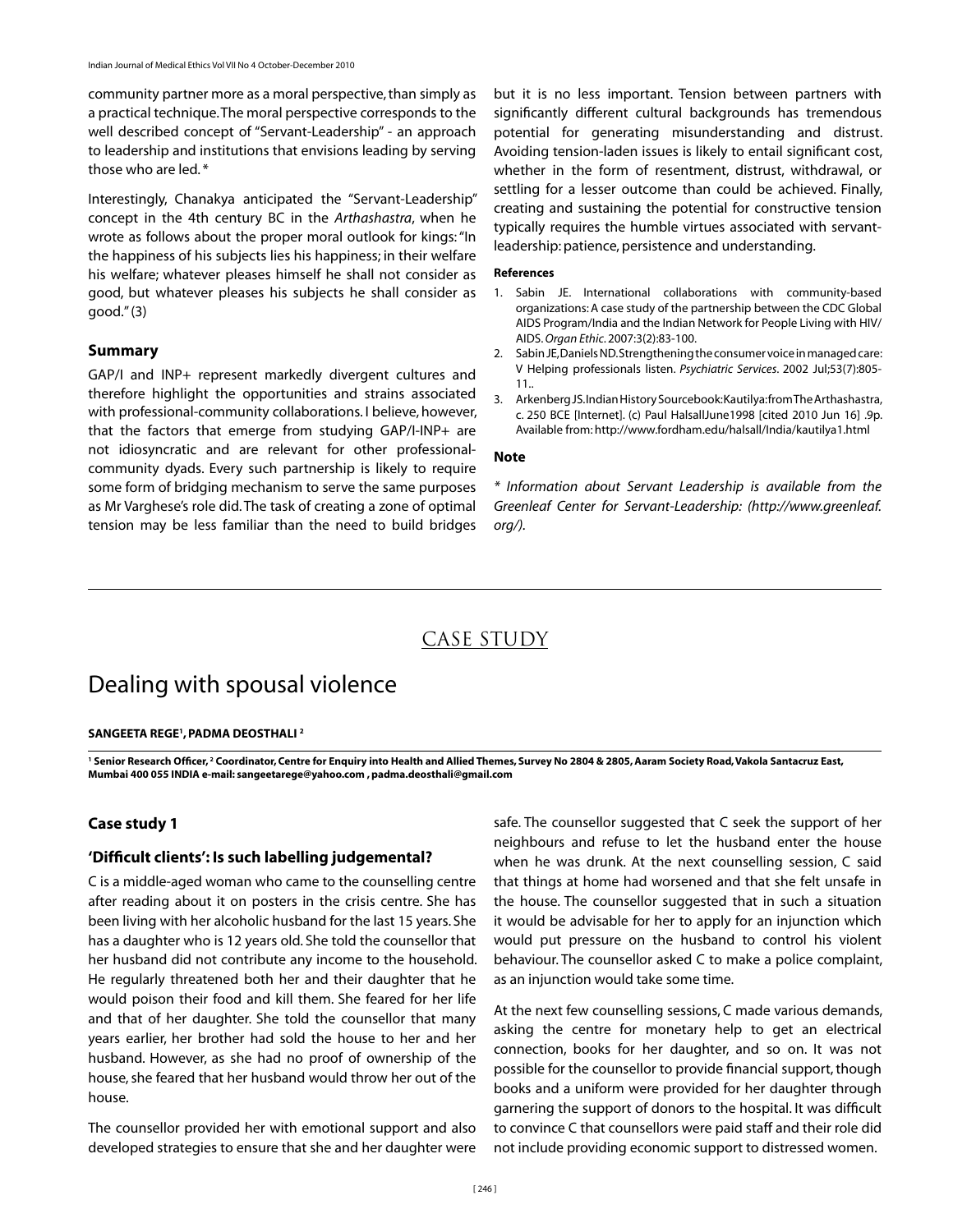At each counselling session, C reported that the intensity of the abuse was increasing but whenever the counsellor offered her the option of alternative accommodation, she would reject it. The counsellor expressed concern over this, as C had earlier said that there was a threat to her life.

One day C came to the centre with a big gash on her forehead. The counsellor accompanied her to the casualty ward, and ensured that she got treated and medico-legal documentation of the assault was conducted. The counsellor reiterated that violence was clearly escalating, so it was not safe for C to live in that house. A temporary shelter was suggested as an alternative, but C refused to move out of the house saying that she was the rightful owner of the house and it should be her husband who moved out. She was clearly refusing to acknowledge the threat to her life and that of her daughter.

C asked the counsellor to call for a joint meeting with her husband and brother. To this the counsellor responded that several attempts had been made to talk to both of them, but they were refusing to respond. The counsellor had also asked the brother if he could sell the house and provide her with separate accommodation in another place. But C had turned it down because she wanted to stay in the same locality. In fact, when the broker sent by C's brother came to visit her, she told him that he should not interfere in their personal affairs. After this, the brother was annoyed and was not interested in a joint meeting. However, C kept insisting on such a meeting. The counsellor reiterated that past contact made with her family had not led to any support. Therefore, they were unlikely to even attend a meeting. But C insisted that the centre call for a joint meeting. So her family were asked to come to the centre to discuss matters pertaining to her house, as well as to extend support to her against her abusive husband.

At a joint meeting, both C's brother and her sister blamed her for the abuse and took the husband's side. They said that C would always answer back and was quarrelsome. The counsellor tried to explain to the family that if they could not guarantee their sister's ownership of the house, they should at least ensure her safety from any further abuse from her husband. However, no one was willing to take any responsibility for this.

After the joint meeting, when the counsellor tried talking to C, she said that the centre had failed her and left. She returned after a few days and stated that she wanted to file a case for maintenance. The counsellor explained to her that her husband had not been attending to his work regularly, for the past two years. Hence, he had no regular income and it may not be fruitful to apply for maintenance. Further it was her own brother who was providing him with money. However, C felt that her husband had not been dismissed from his job and would be able to pay monthly maintenance. The lawyer helped her to file an application for maintenance in court and after a period of one month she received a court order stating that she should be paid an amount of Rs 600 per month.

After some time, C reported to the counsellor that her husband had not paid the amount. The counsellor explained that it would be difficult to get him to pay the amount, but he could be charged with contempt of court, so the police should be asked to take the necessary action. The counsellor also suggested that C should start some work as well. But C felt that if she started working the chances of her husband providing maintenance would be reduced further. The counsellor asked C to reflect upon her own life. She appreciated the way in which C had handled her own life and her daughter single-handed. She also said that C needed to move on in life because various options had been tried by the centre as well as herself, but there had been no improvement in her husband's behaviour. But C stated that she would now file a criminal case against her husband. After a lot of effort, the counsellor along with a lawyer was able to file a case under Section 498A. Her husband was arrested on the charge of posing threat to the life of C and her daughter; and references were also made to various non-cognisable complaints that had been filed in the past. After a few days, C heard that her husband was ill in the lock-up and went to the police station to withdraw her criminal complaint.

In C's case, various strategies and alternatives were tried in order to reach out to her and provide her with support, but the counsellor faced numerous difficulties. These issues were discussed at one of the case conferences, and it was decided that another counsellor would take over. But after a short period, the other counsellor faced the same difficulties, as C's actions followed the same pattern.. At this point it was felt that C could have developed a mental health problem due to the abuse she had faced and should be given mental health support. She was referred for an assessment but the assessment found that she did not have any underlying mental health condition.

C, for most counsellors, remained a difficult client.

#### **Questions:**

- 1. Is there anything else that the counsellor could have done in this case?
- 2. Is it appropriate to call a client "difficult"?

# **Case study II**

# **Violation of abortion rights: Does it escalate violence?**

S, a 31 year old woman came to the crisis centre after reading the board that had been put up near the entrance. She wanted to know about the services that the centre provided. She stated that her husband had been abusing her ever since they got married. He had also been having an affair with another woman. The husband would even stay with the other woman and not come home for days together. He worked as a mason but did not contribute money to the family on a regular basis. She had three children: two sons and one